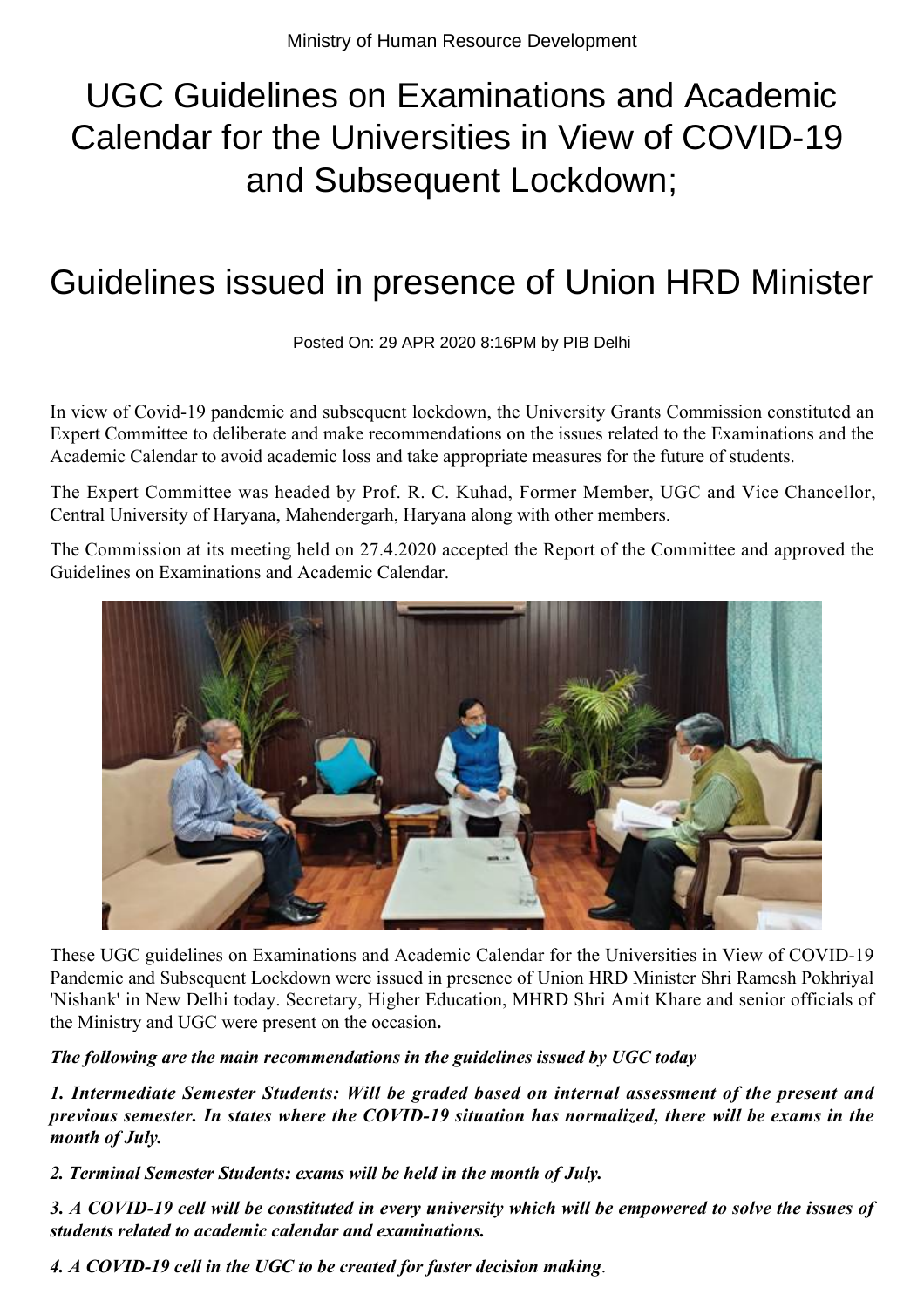#### **The highlights of the Guidelines are as under:**

Guidelines are advisory in nature.

University may chart out its own plan of action taking into consideration the issues pertaining to COVID – 19 Pandemic

Ensure Social Distancing.

#### **EXAMINATIONS**

Universities may adopt alternative and simplified modes and methods of examinations to complete the process in shorter period of time .

Universities may adopt efficient and innovative modes of examinations by reducing the time from 3 hours to 2 hours.

Universities may conduct Terminal / Intermediate Semester / Year examinations in offline / online mode, as per their Ordinances/Rules and Regulations, Scheme of Examinations, observing the guidelines of "social distancing" and keeping in view the support system available with them and ensuring fair opportunity to all students.

Terminal semester/ year examinations for PG/ UG courses/ programmes may be conducted by universities as suggested in the academic calendar. The timing of the examination may be considered appropriately by the universities, and examination may be conducted keeping in mind the guidelines of "social distancing".

For intermediate semester/year students, the universities may conduct examinations,after making a comprehensive assessment of their level of preparedness, residential status of the students, status of COVID-19 pandemic spread in different regions / state and other factors.

In case the situation does not appear to be normal in view of COVID-19, in order to maintain "social distancing", safety and health of the students, grading of the students could be composite of 50% marks on the basis of the pattern of internal evaluation adopted by the universities and the remaining 50% marks can be awarded on the basis of performance in previous semester only (if available). The internal evaluation can be continuous evaluation, prelims, mid-semester, internal evaluation or whatever name is given for student progression.

In the situations where previous semester or previous year marks are not available, particularly in the first year of annual pattern of examinations, 100% evaluation may be done on the basis of internal assessments.

If the student wishes to improve the grades, he/she may appear in special exams for such subjects during next semester.

This provision for intermediate semester examinations is only for the current academic session (2019-20) in view of COVID-19 pandemic, while maintaining safety and health of all the stakeholders and sanctity and quality of examinations.

Period of lockdown may be treated as 'deemed to be attended' by all the students/ research scholars.

Adopt appropriate strategies to facilitate the UG/ PG students pursuing Projects/ Dissertations. Universities may consider to assign review-based/ secondary data-based projects or software-driven projects, instead of laboratory-based experiments or field/ survey-based assignments to these students.

The universities may conduct the practical examinations and Viva-Voce Examinations through Skype or other meeting apps, and in case of intermediate semesters, the practical examinations may be conducted during the ensuing semesters.

The universities may conduct the Ph.D. and M. Phil. Viva -Voce Examinations through Video Conferencing using Google, Skype, Microsoft Technologies or any other reliable and mutually convenient technology.

Extension of six months period to the M.Phil.or Ph.D. students.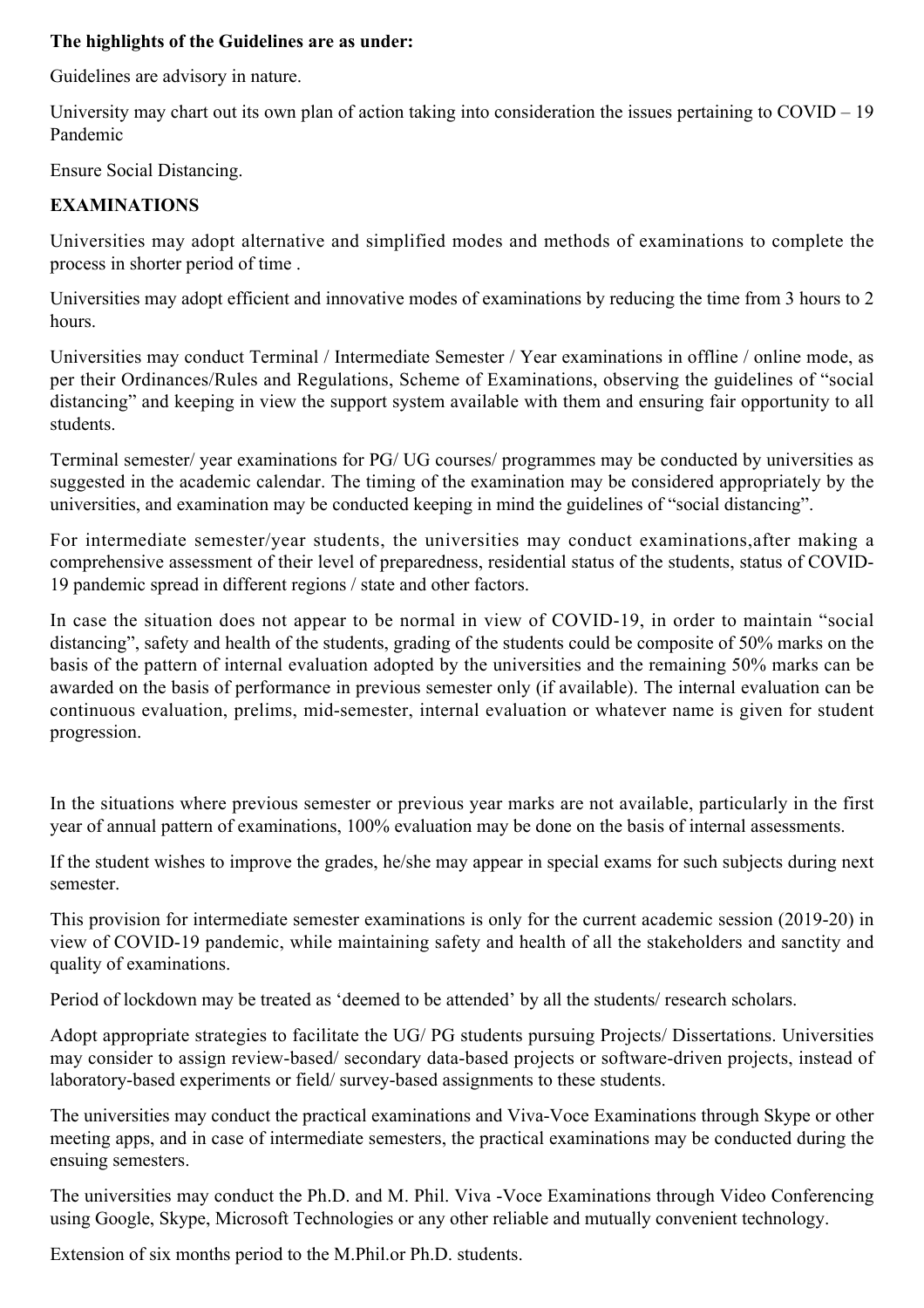Every University shall establish a cell for handling student grievances related to examinations and academic activities during COVID-19 pandemic and notify effectively to the students.

The UGC will establish a Help Line for monitoring student grievances related to examinations and academic activities during COVID-19 pandemic.

#### **ACADEMIC CALENDAR**

The following calendar is suggested for the academic session 2019-2020:

The Academic Calendar is suggestive in nature. The universities may adopt / adapt it after making a comprehensive assessment of their level of preparedness, residential status of the students, status of COVID-19 pandemic spread in their city / region / state and other factors.

| <b>Start of Even Semester</b>                                                                                                                                                                                                     | 01.01.2020                                           |
|-----------------------------------------------------------------------------------------------------------------------------------------------------------------------------------------------------------------------------------|------------------------------------------------------|
| Suspension of Classes                                                                                                                                                                                                             | 16.03.2020                                           |
| Continuation of Teaching-Learning through various modes<br>such as Online Learning / Distance Learning / Social Media<br>(WhatsApp / YouTube) / E-mails / Video Conferencing /<br>Mobile Apps / SWAYAMPRABHA Channels on DTH etc. | 16.03.2020 to 31.05.2020                             |
| Finalisation of Dissertation/ Project Work/ Internship Reports/<br>E-labs/ Completion of Syllabus/ Internal Assessment/<br>Assignment/ Students Placement Drive etc.                                                              | 01.06.2020 to 15.06.2020                             |
| Summer Vacations <sup>#</sup>                                                                                                                                                                                                     | 16.06.2020 to 30.06.2020                             |
| Conduct of Examinations:<br>Terminal Semester/Year<br>Intermediate Semester/Year                                                                                                                                                  | 01.07.2020 to 15.07.2020<br>16.07.2020 to 31.07.2020 |
| Evaluation and Declaration of Result:<br>Terminal Semester/Year<br>Intermediate Semester/Year                                                                                                                                     | 31.07.2020<br>14.08.2020                             |

 **#**- If situation so demands, the universities can have Summer Vacations for 30 days from 01-06-2020 to 30-06-2020. In that case the teaching-learning through various modes can be held up to 15-05-2020 and subsequently Finalization of Dissertation etc. may be completed from 16-05-2020 to 31-05-2020.

2. The Academic Session 2020-21 may commence from 01.8.2020 for old students and from 01.09.2020 for fresh students.

The following calendar is suggested for the academic session 2020-2021:

| <b>Admission Process</b>                                                                   | 01.08.2020 to 31.08.2020 |
|--------------------------------------------------------------------------------------------|--------------------------|
| Commencement of Classes<br>Students of $2nd/3rd$ year<br>Fresh batch (First Semester/Year) | 01.08.2020<br>01.09.2020 |
| Conduct of Examinations                                                                    | 01.01.2021 to 25.01.2021 |
| Commencement of Classes for Even Semester                                                  | 27.01.2021               |
| Dispersal of Classes                                                                       | 25.05.2021               |
| Conduct of Examinations                                                                    | 26.05.2021 to 25.06.2021 |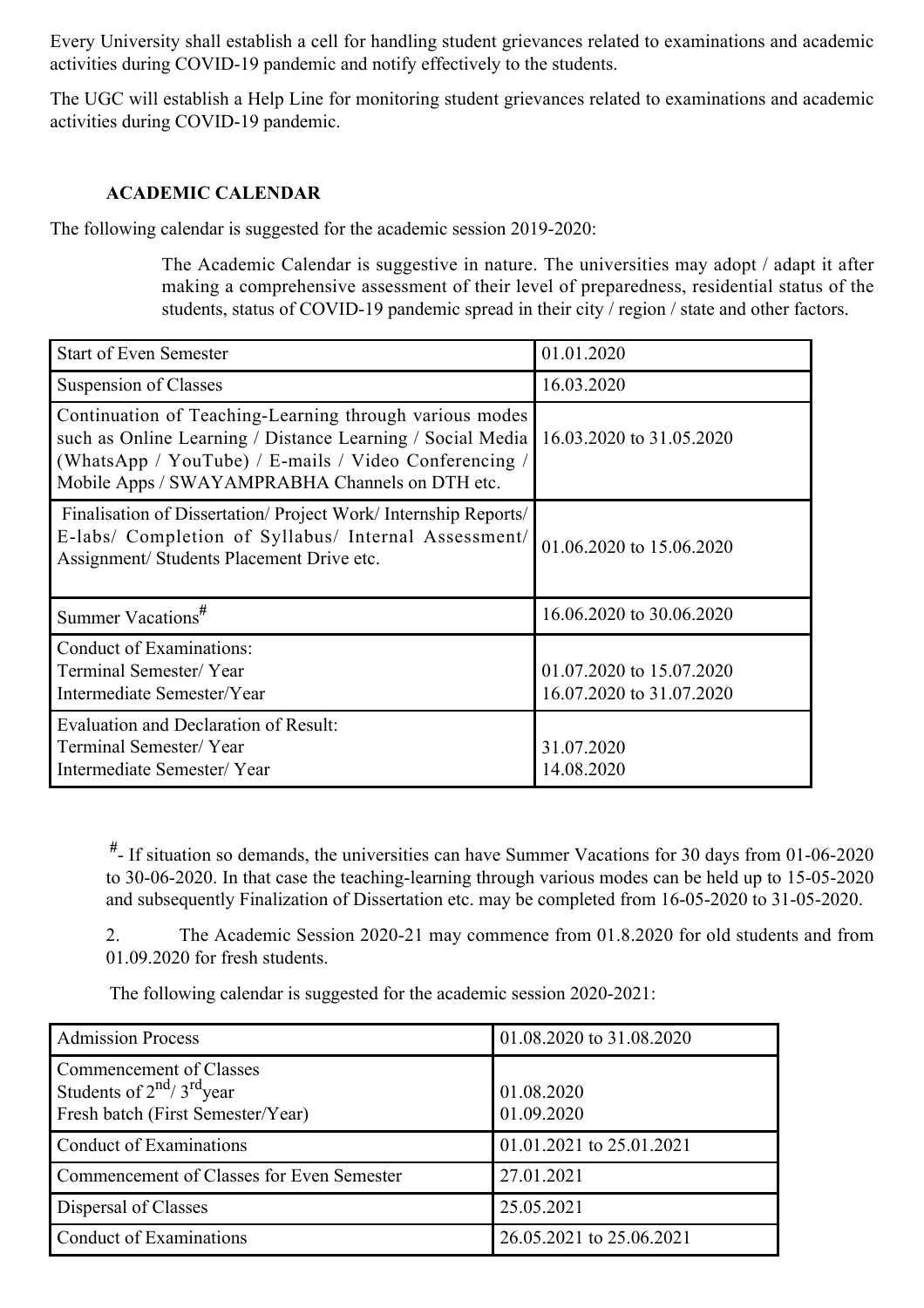| <b>Summer Vacations</b>               | $\vert$ 01.07.2021 to 30.07.2021 |
|---------------------------------------|----------------------------------|
| Commencement of Next Academic Session | 02.08.2021                       |

### **Some General Guidelines**

1. Universities may follow a 6-day week pattern.

2. Students be given exposure to laboratory assignments/ practical experiments through virtual laboratories, sharing of the recorded visuals of laboratory work and digital resources available for the purpose.

3. Link provided by MHRD for virtual laboratories to facilitate the students of science/ engineering/ technology streams may also be suitable for such purposes.

4. Develop virtual classroom and video conferencing facility and all teaching staff should be trained with the use of the technology.

5. Universities should prepare e-content/e-lab experiments and upload on their websites.

6. Strengthen the mechanism of mentor-mentee counselling.

7. Universities may devise a proforma to record the Travel/ Stay history of the staff and students for the period when they were away from the university due to lockdown.

8. Faculty should be adequately trained for the use of ICT and online teaching tools, so that they complete about 25% of the syllabus through online teaching and 75% syllabus through face to face teaching.

#### **Note**

In view of present scenario and future uncertainties

Universities may adopt/ adapt and implement these Guidelines in a transparent manner by making alterations/ additions/ modifications/ amendments to deal with particular situation(s) in the best interest of students, educational institution and the entire education system,

University may adopt alternative modes of admission process, if otherwise legally tenable.

Educational institutions located at places where the Government (Centre/ State) have imposed restrictions on gathering of public, the institutions may plan accordingly.

In any case, the recommendations shall not cause any restrictions on the guidelines/directions issued by the appropriate Government/competent authority.

The report submitted by the Expert Committeeconstitutedby UGC was headed by Prof. R. C. Kuhad, Former Member, UGC and Vice Chancellor, Central University of Haryana, Mahendergarh, Haryana to deliberate and make recommendations on the issues related to the Examinations and the Academic Calendar to avoid academic loss and take appropriate measures for the future of students.

**Click here for detailed UGC Guidelines on Examinations and Academic Calendar for the Universities in View of COVID-19 and Subsequent Lockdown**